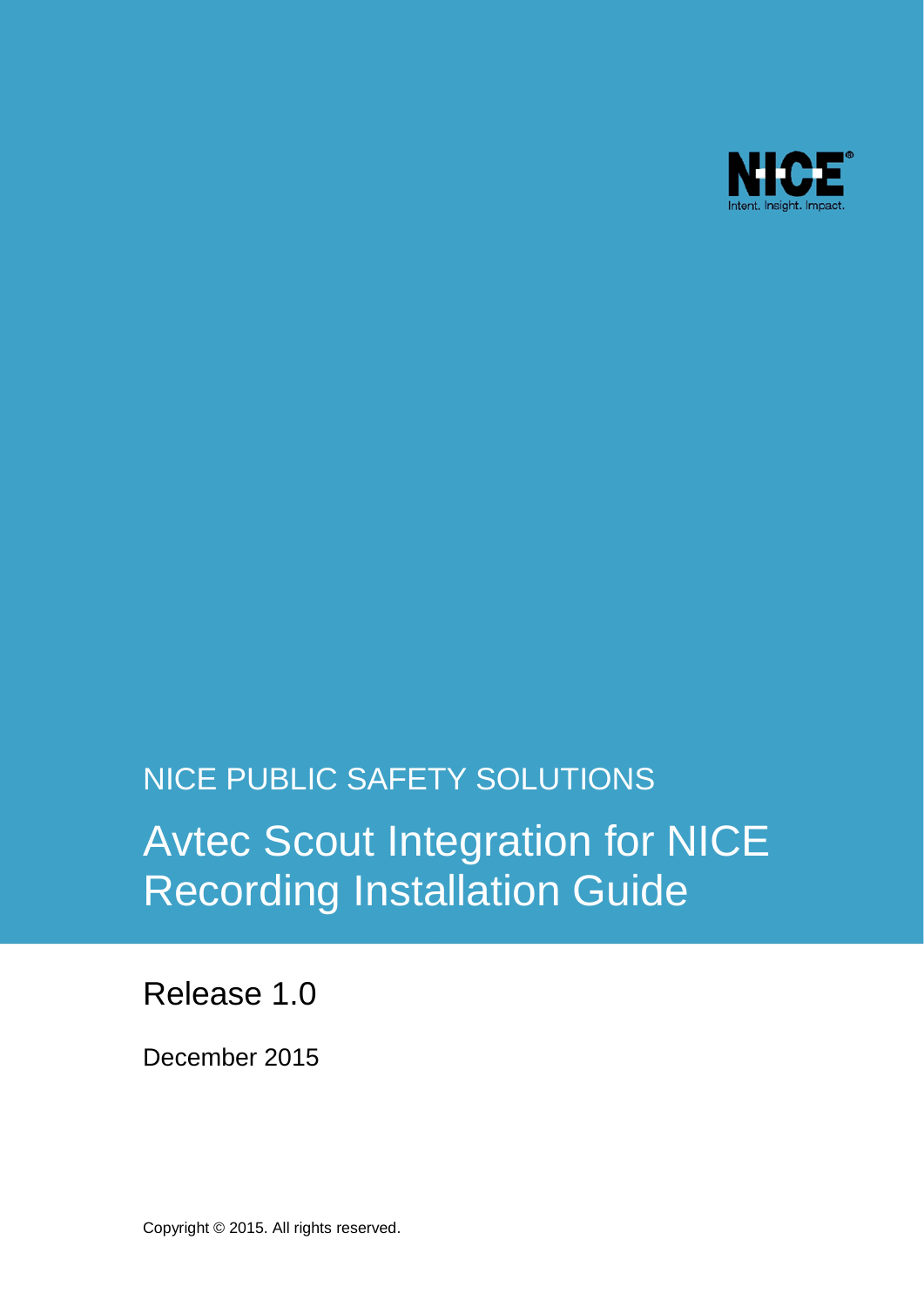## Important Notice

Subject always to any existing terms and conditions agreed between you and NICE or any Affiliate with respect to the products which are the subject matter of this document. Neither NICE nor any of its Affiliates shall bear any responsibility or liability to a client or to any person or entity with respect to liability, loss or damage caused or alleged to be caused directly or indirectly by any product supplied or any reliance placed on the content of this document. This includes, but is not limited to, any interruption of service, loss of business or anticipatory profits or consequential damage resulting from the use or operation of any products supplied or the content of this document. Information in this document is subject to change without notice and does not represent a commitment on the part of NICE or any **Affiliate** 

All information included in this document, such as text, graphics, photos, logos and images, is the exclusive property of NICE or an Affiliate and is protected by United States and international copyright laws. Permission is granted to use, view and photocopy (or print) materials from this document only in connection with the products to which this document relates and subject to the terms of license applicable to such products. Any other use, copying, distribution, retransmission or modification of the information in this document without the express prior written permission of NICE or an Affiliate is strictly prohibited. In the event of any permitted copying, redistribution or publication of copyrighted material, no changes in, or deletion of, author attribution, trademark legend or copyright notice shall be made

Products supplied may be protected by one or more of the US patents listed a[t www.nice.com/Patents](http://www.nice.com/Patents)

For the full list of trademarks of NICE and its Affiliates, visit [www.nice.com/Nice-Trademarks.](http://www.nice.com/Nice-Trademarks) All other marks used are the property of their respective proprietors.

Part number: IM857-107-01-00-00-01

Date: December 2015

Ref No:15124 MSR2437 Rev11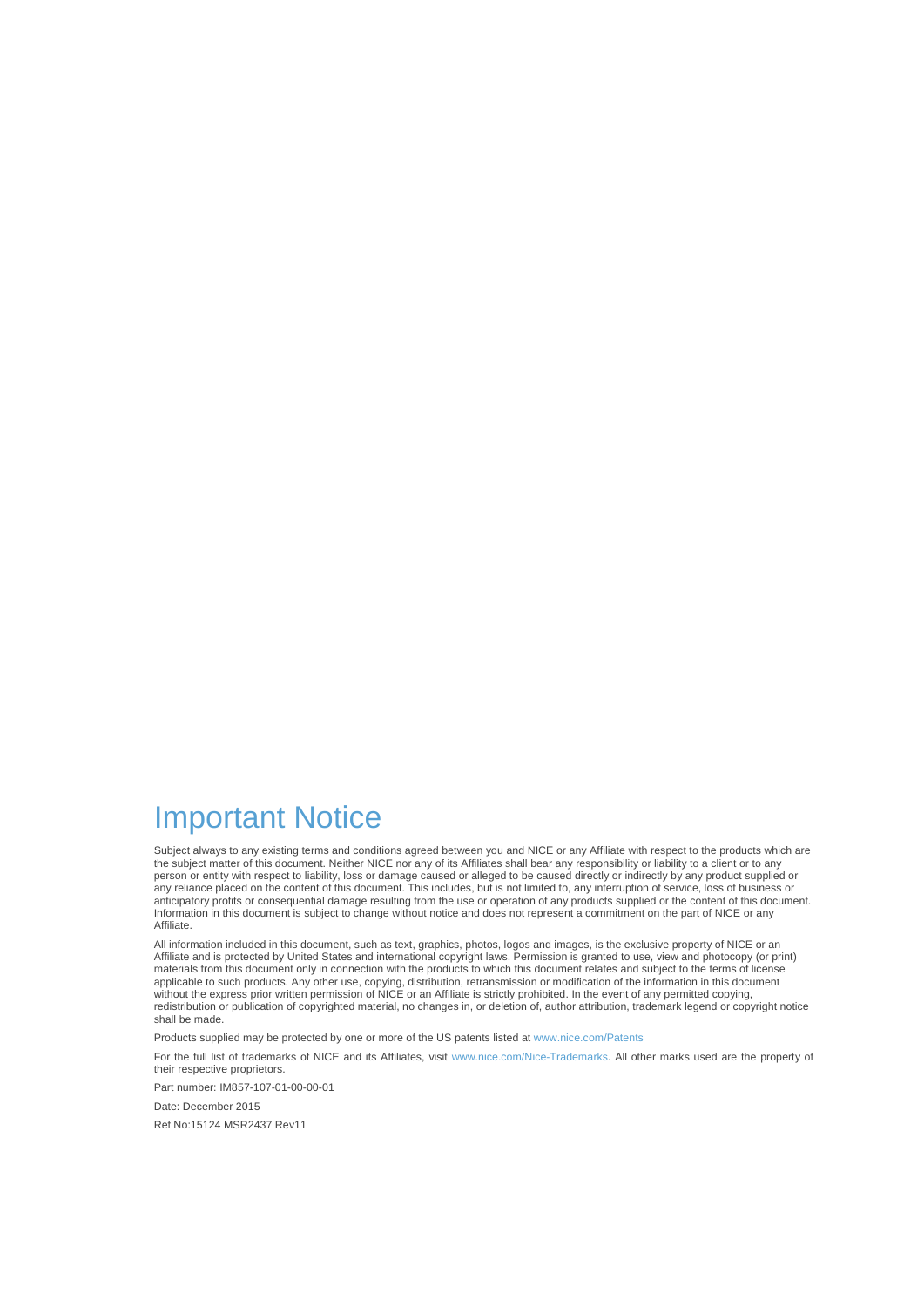## **Contents**

| 1                      |     |  |
|------------------------|-----|--|
|                        | 11  |  |
|                        | 12  |  |
|                        | 1.3 |  |
| $\mathbf{2}$           |     |  |
| 3                      |     |  |
|                        | 3.1 |  |
|                        | 3.2 |  |
|                        | 3.3 |  |
|                        | 3.4 |  |
|                        | 3.5 |  |
| $\boldsymbol{\Lambda}$ |     |  |
| 5                      |     |  |
|                        | 51  |  |
|                        | 52  |  |
|                        | 5.3 |  |
| 6                      |     |  |
|                        | 61  |  |
|                        | 62  |  |
|                        |     |  |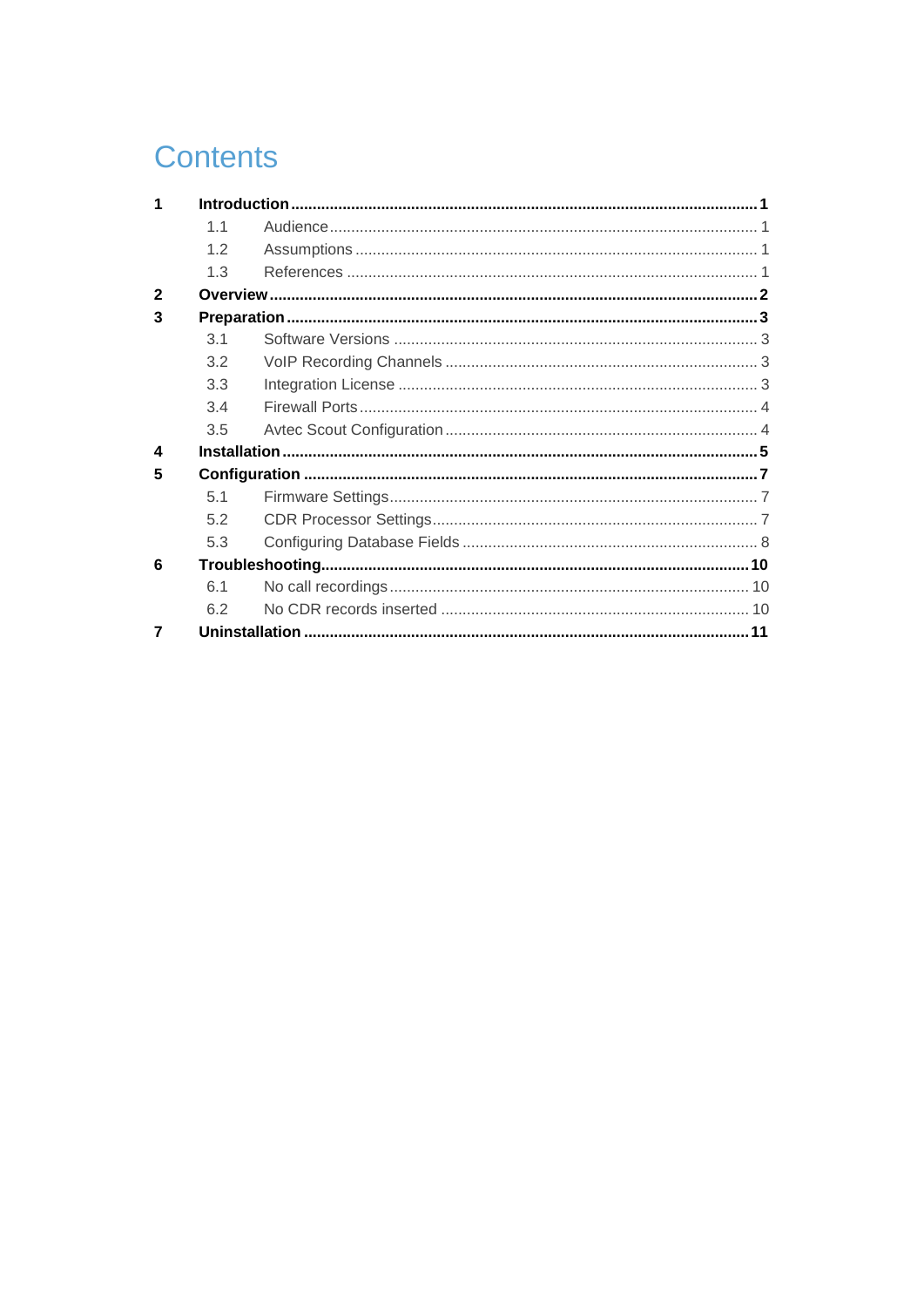## **List of Tables**

## **List of Figures**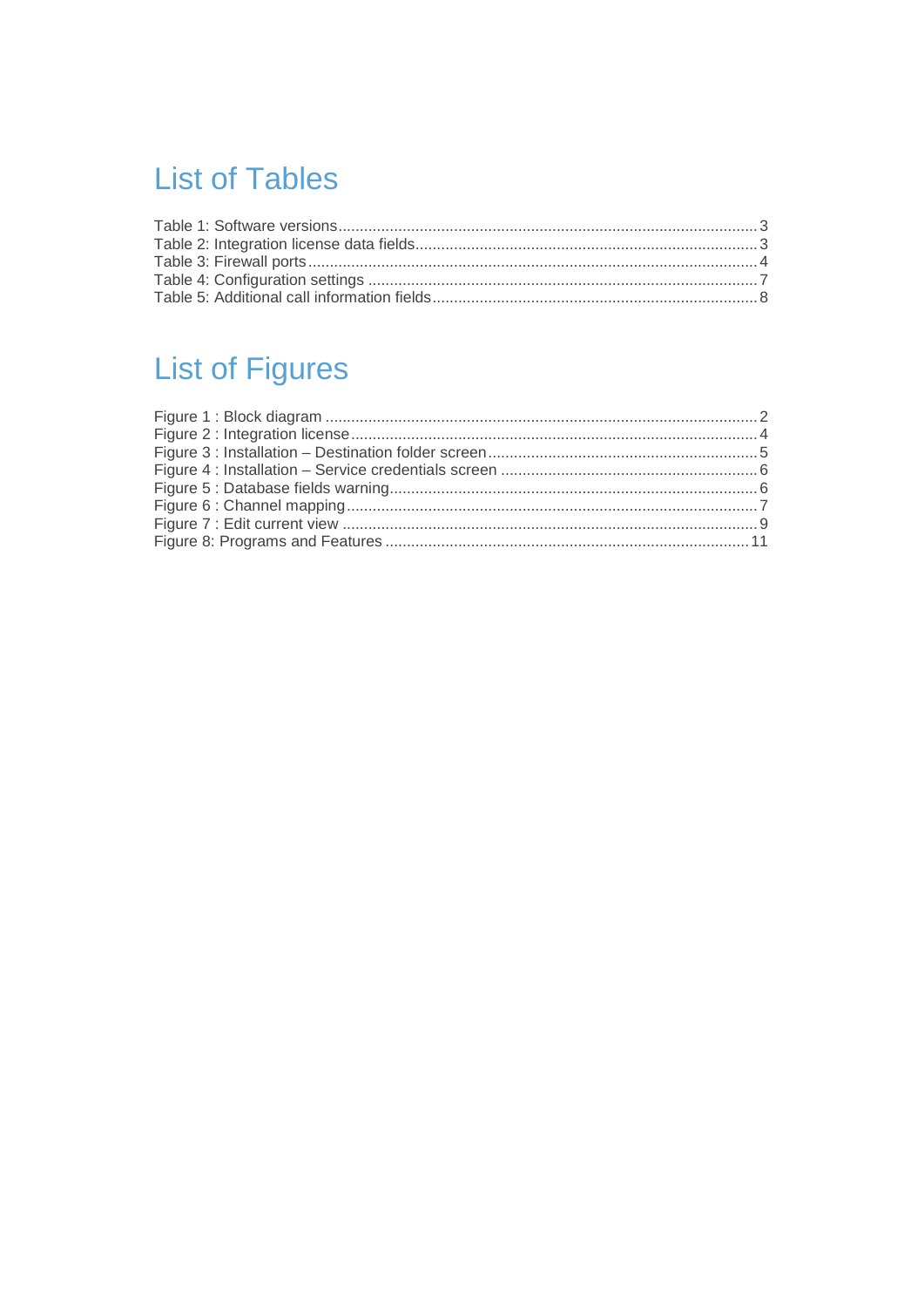## 1 Introduction

<span id="page-4-1"></span><span id="page-4-0"></span>This guide describes the installation and configuration of the Avtec Scout Integration for NICE Recording software that records audio and metadata from the Avtec Scout system.

#### 1.1 Audience

<span id="page-4-2"></span>Use this guide if you are an installation engineer.

### 1.2 Assumptions

We assume you have knowledge of:

<span id="page-4-3"></span>**NICE Recording** 

### 1.3 References

This guide refers to:

- **NICE Public Safety Recommended Servers Guide**
- **NICE Recording Public Safety Installation Guide**
- **NICE Trading Recording Installation Manual**
- **NICE Recording OS Hardening Manual**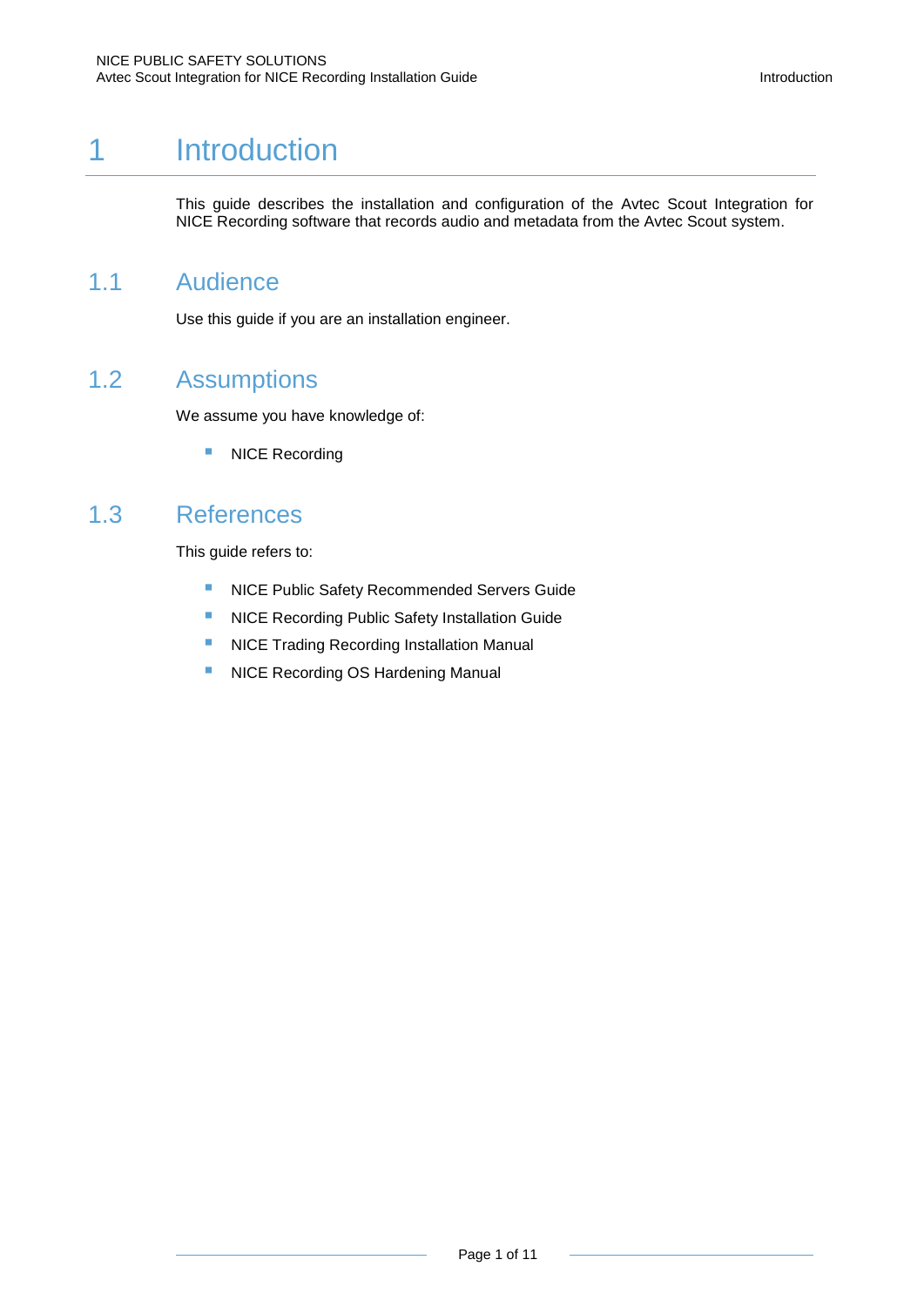## 2 Overview

<span id="page-5-0"></span>Avtec Scout Integration for NICE Recording consists of the Avtec Scout Integration Service and the CDR Processor service. Call audio data is received as RTP streams over UDP and is recorded using the standard NICE Recording cti\_vox\_voip firmware. Metadata is received as is received by the Avtec Scout Integration Service and this is sent over a TCP/IP connection to the CDR Processor to be added to the NICE Recording database as separate CDR records.

The UDP and TCP port numbers used for audio and metadata must be opened in the NICE Recording server firewall for incoming connections.

If multiple recording satellites are required it is possible to deploy an instance of the Avtec Integration on each of the satellites where Avtec recording and metadata is required.

Call recordings can be replayed from either the NICE Recording web GUI or from NICE Inform by replaying either the VOX records created by the NICE Recording system or by replaying the CDR records created by the CDR Processor. VOX records only contain start time, end time and channel information while CDR records also contain the additional metadata received from the Avtec Scout system.



<span id="page-5-1"></span>**Figure 1 : Block diagram**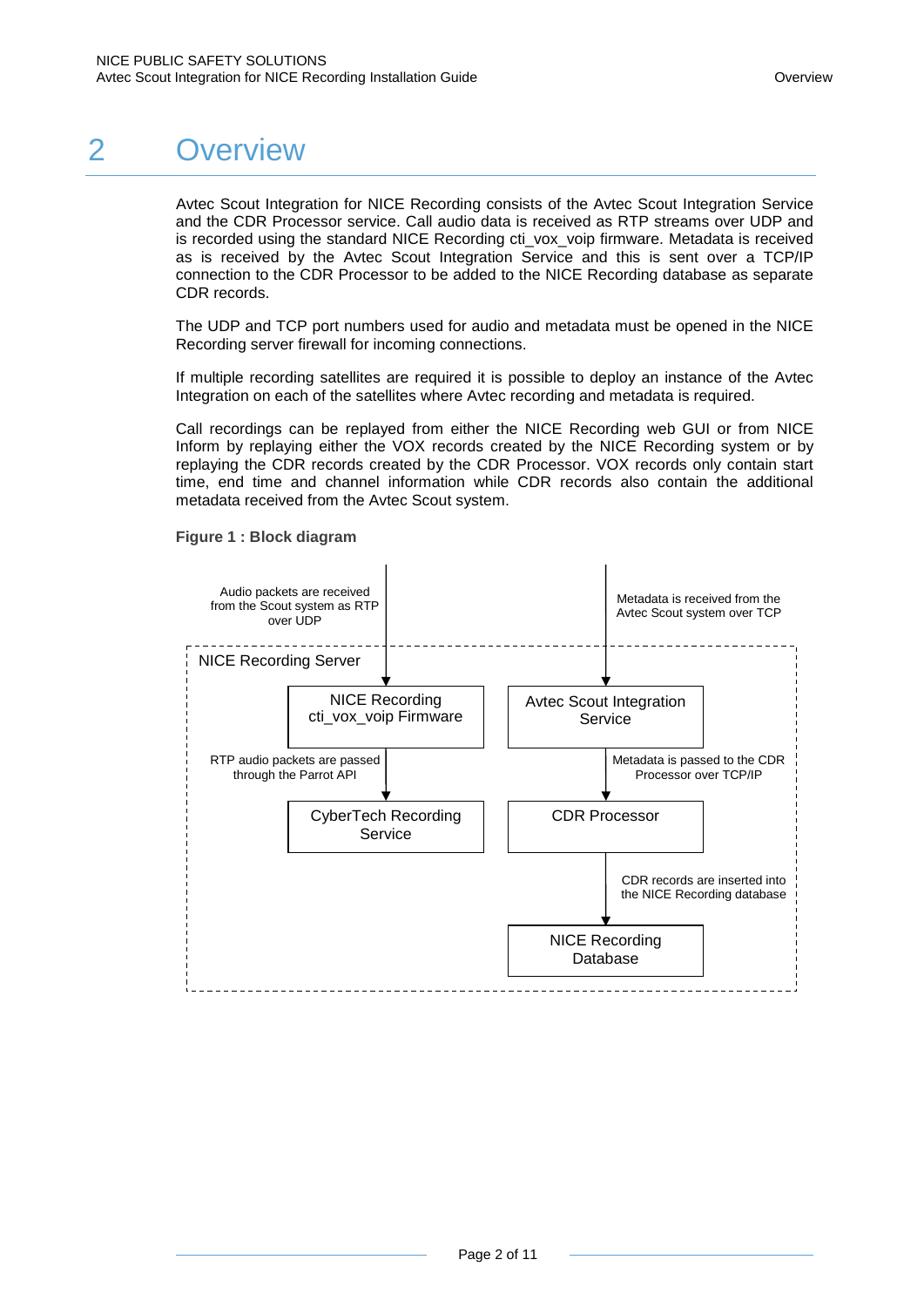## 3 Preparation

<span id="page-6-0"></span>In order to configure the Avtec Scout Integration for NICE Recording you will require:

- Installed NICE Recording system of the correct version
- VoIP recording channels using the cti vox viop firmware
- **A license for the Avtec Scout Integration for NICE Recording**
- Network connectivity to the Avtec Scout system
- **Avtec Scout system configured to send audio and metadata to the NICE Recording** system

<span id="page-6-1"></span>For details of recommended server hardware refer to the NICE Public Safety Recommended Servers Guide.

### 3.1 Software Versions

In order to configure the Avtec Scout Integration for NICE Recording you will need to supply the software items in [Table 1](#page-6-4)

#### <span id="page-6-4"></span>**Table 1: Software versions**

| <b>Item</b>                                   | Version        |
|-----------------------------------------------|----------------|
| NICE Recording System                         | 6.6 PL2        |
| Avtec Scout Integration for NICE<br>Recording | 1.0.0 or later |

### 3.2 VoIP Recording Channels

<span id="page-6-2"></span>Recording of Avtec Scout calls requires the NICE Recording system to have VoIP recording channels using the cti\_vox\_voip firmware. The number of VoIP channels licensed on the system will determine the maximum number of Avtec Scout devices that can be recorded on that system. For details of how to install VoIP firmware refer to the *NICE Recording Public Safety Installation Guide*.

### 3.3 Integration License

<span id="page-6-3"></span>The Avtec Scout Integration for NICE Recording software requires a CDR Processor license to be available in the NICE Recording system. The required license data fields and values are shown in [Table 2.](#page-6-5)

#### <span id="page-6-5"></span>**Table 2: Integration license data fields**

| Data field | Value                                               |
|------------|-----------------------------------------------------|
| 12         | 164 (0x00A4)                                        |
| 13         | The number of channels licensed for the integration |

The installed licenses in a system can be view from the *<system status> <general info>* tab of the NICE Recording web GUI as shown in [Figure 2.](#page-7-3)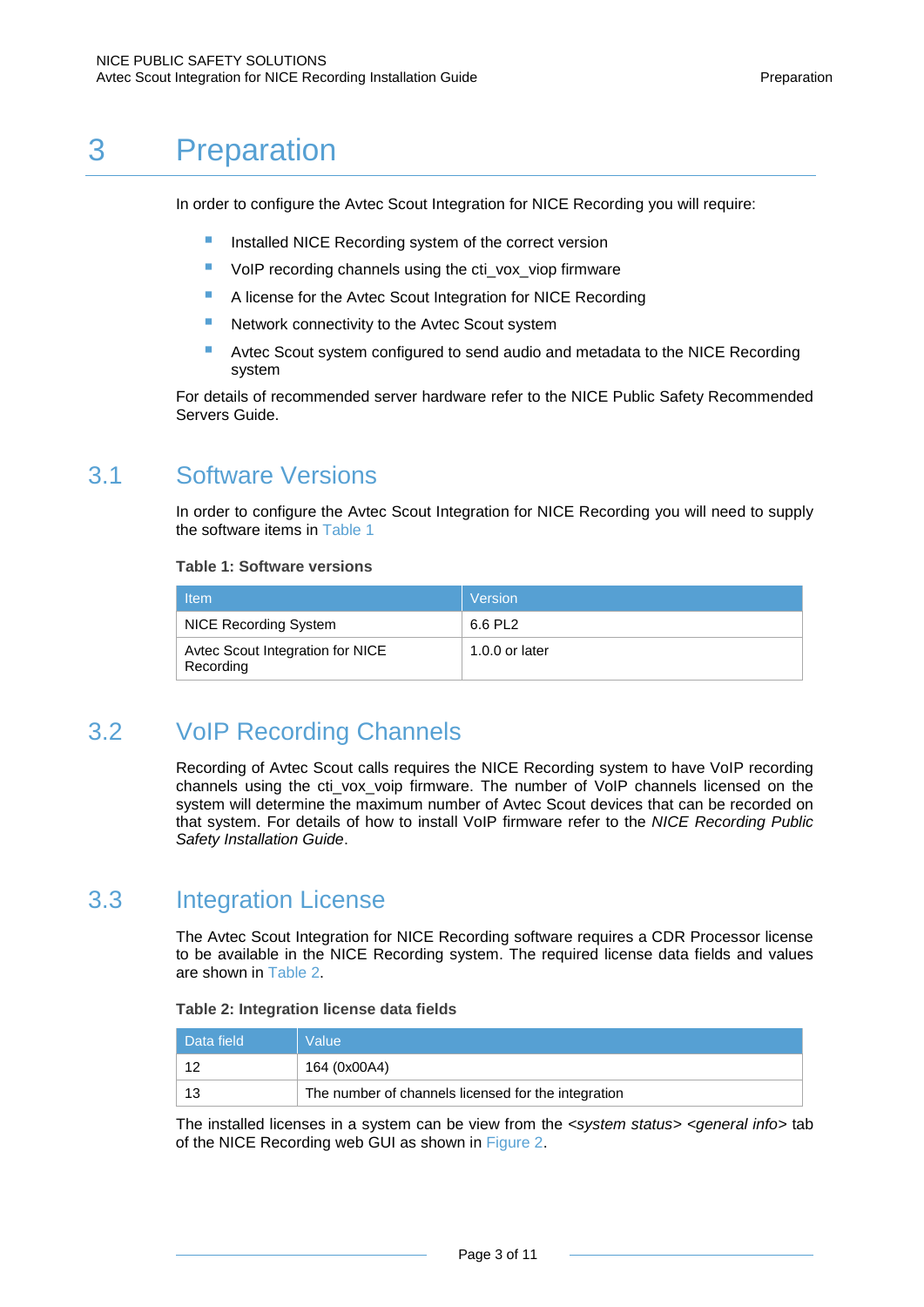#### <span id="page-7-3"></span>**Figure 2 : Integration license**

| my account                                                                                                                                                           | system installation | system configuration |                  | user administration | system status |             | recorded calls |  |
|----------------------------------------------------------------------------------------------------------------------------------------------------------------------|---------------------|----------------------|------------------|---------------------|---------------|-------------|----------------|--|
| general info                                                                                                                                                         | recorder status     | media management     | channel overview | alarm status        | alarm history | audit trail |                |  |
| (3)(2)<br>General version information                                                                                                                                |                     |                      |                  |                     |               |             |                |  |
| RecorderId: 1, BoardNr; 1, Serial:C8014-0294, Data field 12 = 00164 (0x00a4) Old Integration Type 164 (Unknown), License valid, License in use by NICE-VM (Hostname) |                     |                      |                  |                     |               |             |                |  |
| RecorderId: 1, BoardNr: 1, Serial:C8014-0294, Data field 13 = 00250 (0x00fa) Integration Channels 250, License valid, License in use by NICE-VM (Hostname)           |                     |                      |                  |                     |               |             |                |  |

For Public Safety there are two licensing options:

- USB license dongle
- Parrot DSC card license

A USB license dongle is used when recording VoIP only (no Parrot DSC card fitted).

If a Parrot DSC card is fitted, e.g. for analogue recording, the license is held in the card. This is also true if a mixture of analogue and VoIP recording is required.

<span id="page-7-0"></span>Refer to the VoIP recording and licensing and Parrot DSC card licensing chapters as appropriate in the NICE Trading Recording Installation Manual.

### 3.4 Firewall Ports

Successful communication between the Avtec Scout system and the NICE Recording system will require a range of ports to be opened in any network firewalls between the two systems. The required ports are detailed in [Table 3.](#page-7-2)

| <b>From</b> | Tο             | <b>Ports</b>                                                                      |
|-------------|----------------|-----------------------------------------------------------------------------------|
| Avtec Scout | NICE Recording | Metadata TCP ports from 10002<br>to 10002 + (number of channels *<br>$\mathbf{2}$ |
| Avtec Scout | NICE Recording | Audio UDP ports from 10002 to<br>$10002 + (number of channels * 2)$               |

#### <span id="page-7-2"></span>**Table 3: Firewall ports**

<span id="page-7-1"></span>For details of the ports used between the NICE Recording servers refer to the NICE Recording OS Hardening Manual.

### 3.5 Avtec Scout Configuration

The Avtec Scout system must be configured to send the audio and metadata to the NICE Recording system. Each Avtec device that is to be recorded must be configured with the IP address of the NICE Recording system where the integration is installed and the port number a port number for audio and a port number for metadata. The ports used by default start from 10002 increase by 2 for each NICE Recording channel and each port must only be assigned to a single Avtec Scout device.

If the Scout device forwards a single mixed stream this should be sent to the lower (even) number UDP port allocated to a channel. The higher (odd) number port is not used. Avtec Scout devices that forward separate transmit and receive streams should send one stream to the lower (even) numbered port and the other to the higher (odd) numbered port. The allocation of transmit and receive to odd and even port numbers is not important. In this case the two streams are mixed together onto the associated recorder channel.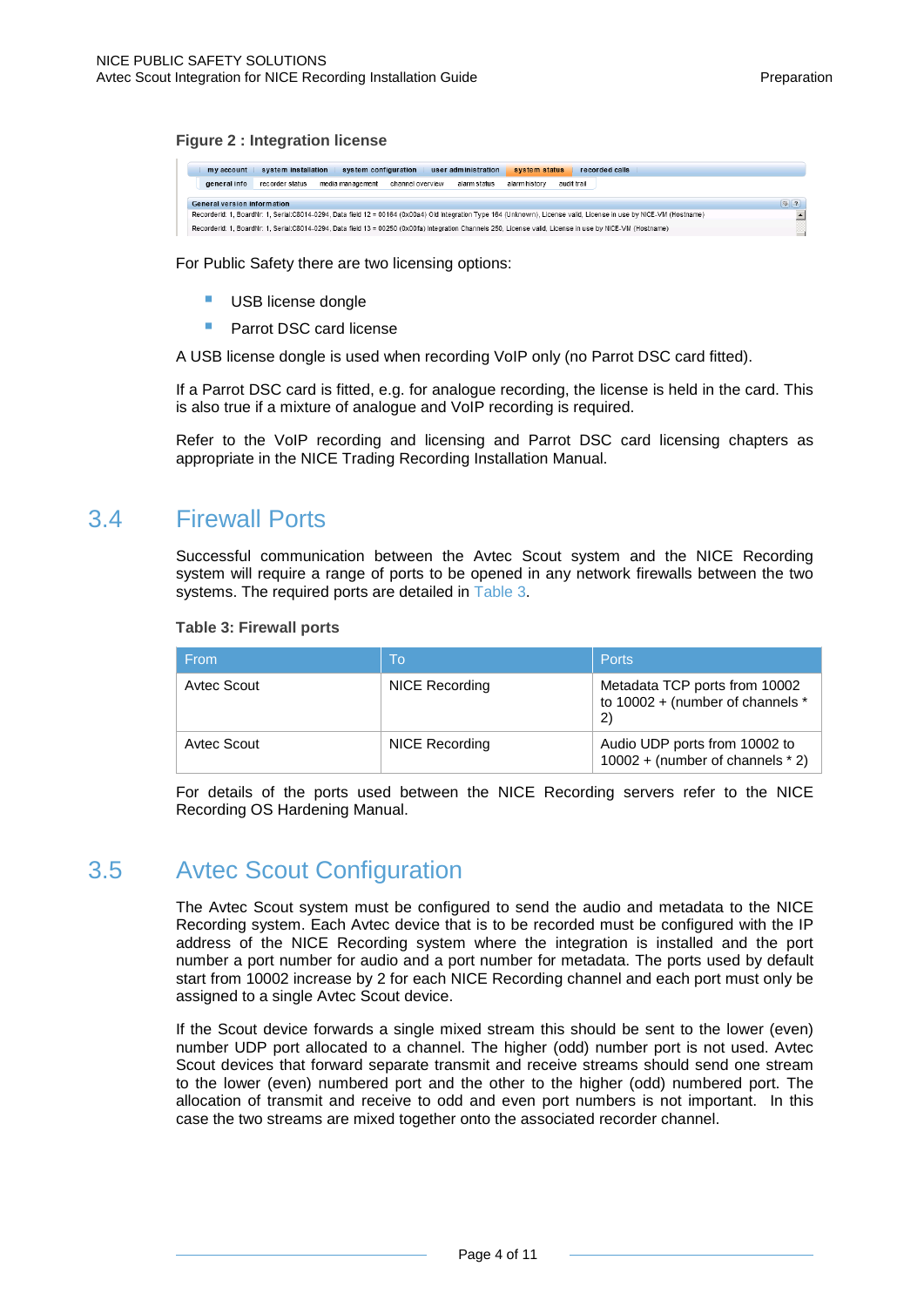## 4 Installation

<span id="page-8-0"></span>This section describes the steps necessary to install the Avtec Scout Integration for NICE Recording.

NOTE: Be sure to reboot the system after installation.

- To install the Avtec Scout Integration:
	- 1. Double click **NICE.Avtec.Scout.Integration.msi** installation file from a local drive or CD. The installation wizard opens at the **Welcome** screen.
	- 2. Click **Next**. The **End-user license agreement** screen is presented showing information on intellectual property rights.
	- 3. Read the information and click **Next**. The **Destination Folder** screen is presented.

<span id="page-8-1"></span>**Figure 3 : Installation – Destination folder screen**

| NICE Avtec Scout Integration R1.0<br>ı۴                                                                     | $\vert x \vert$   |
|-------------------------------------------------------------------------------------------------------------|-------------------|
| <b>Destination Folder</b><br>Click Next to install to the default folder or click Change to choose another. | NICE <sup>.</sup> |
|                                                                                                             |                   |
| VoIP Folder<br>C:\Program Files (x86)\CyberTech\Recorder\ParrotDSC\                                         | Change            |
| <b>Cdr Processor Folder</b>                                                                                 |                   |
| C:\Program Files (x86)\CyberTech\CDR\Avtec\                                                                 | Change            |
|                                                                                                             |                   |
|                                                                                                             |                   |
|                                                                                                             |                   |
|                                                                                                             |                   |
|                                                                                                             |                   |
|                                                                                                             |                   |
| <b>Back</b><br>Next                                                                                         | Cancel            |

- 4. To change the CDR Processor destination folder from its default location, click the **Change** button to the right of the CDR Processor folder text box.
- 5. Click **Next**. The **Service Credentials** window is presented.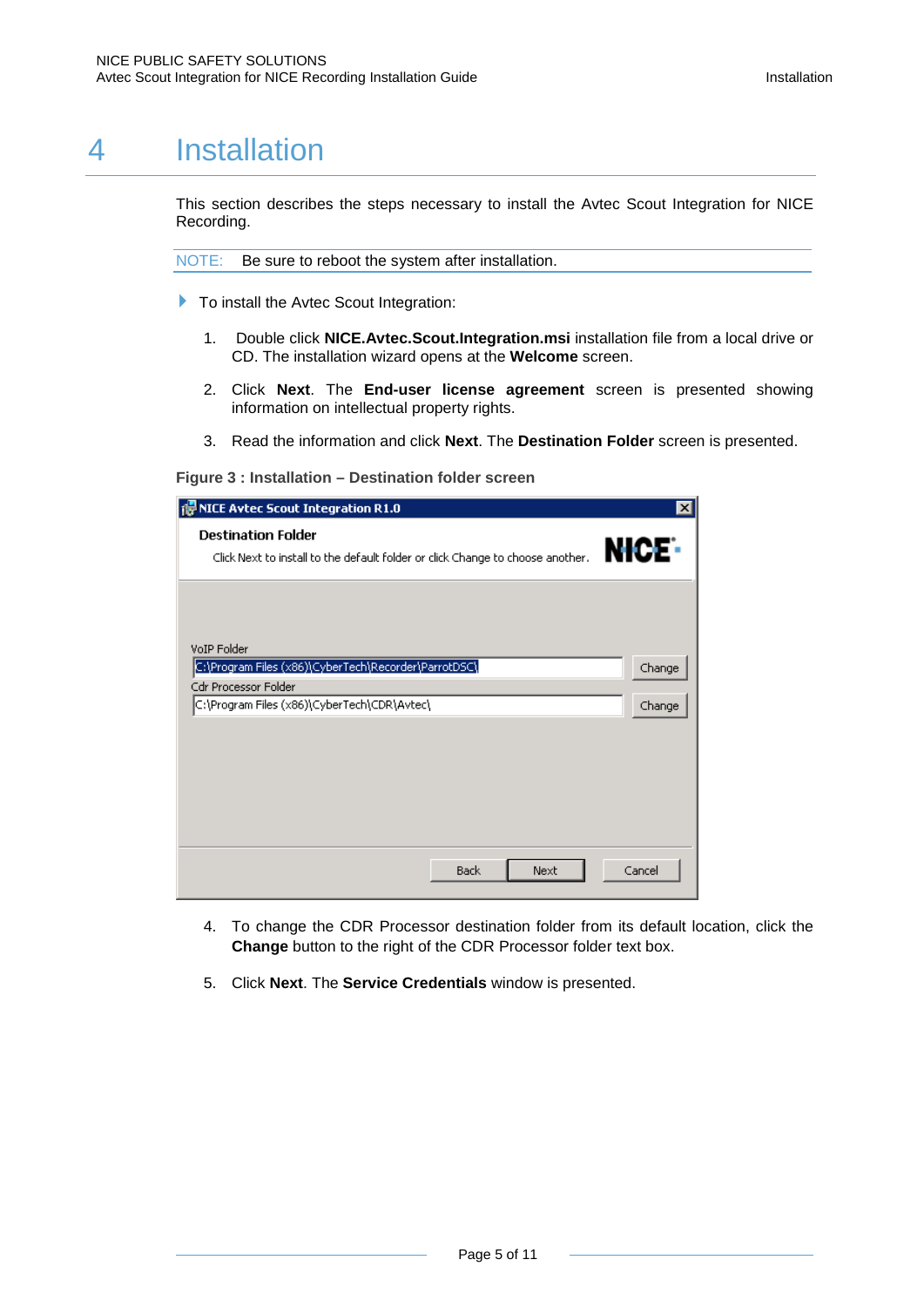<span id="page-9-0"></span>

| Figure 4 : Installation - Service credentials screen |  |
|------------------------------------------------------|--|
|------------------------------------------------------|--|

| is NICE Avtec Scout Integration R1.0<br>$\vert x \vert$ |                                                |                   |  |  |
|---------------------------------------------------------|------------------------------------------------|-------------------|--|--|
| <b>Service Credentials</b>                              | Please enter your service account credentials. | NICE <sup>:</sup> |  |  |
| Account Name:<br>Password:                              | service                                        |                   |  |  |
|                                                         | <b>Back</b>                                    | Cancel<br>Next    |  |  |

- 6. Enter the **Account Name** in the text box provided. By default, this is 'service'.
- 7. Enter the **Password** in the text box provided.
- 8. Click **Next**. If the credentials are correct, the **Ready to install** screen is presented.
- 9. Click **Install** to start the installation. The **Installing** screen is presented showing the progress of the installation.
- 10. During the installation process the following dialog message may be displayed:
- <span id="page-9-1"></span>**Figure 5 : Database fields warning**



- NOTE: This warning appears in case of an upgrade installation, when the specific database fields cannot be added to the database because it already contains custom fields. You must correct this manually after the installation has completed.
	- 11. Click **OK** and wait until the installation completes. The **Installation Completed** screen is presented.
	- 12. Click **Finish** to exit the installation.
	- 13. Reboot the system.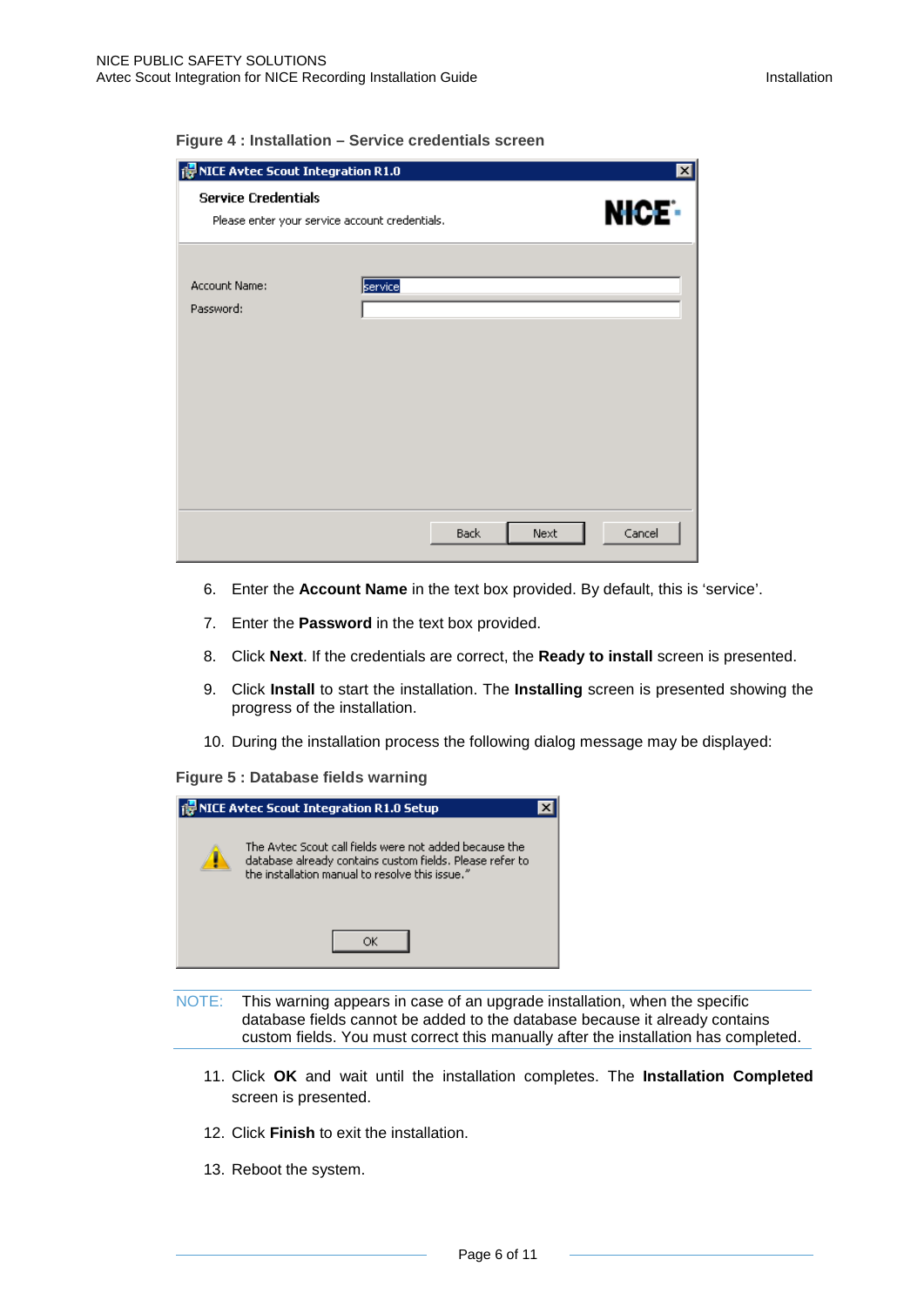## <span id="page-10-0"></span>5 Configuration

### 5.1 Firmware Settings

<span id="page-10-1"></span>The following settings can be changed in the **AvtecScoutIntegrationService.exe.config** file located in the Avtec Scout Integration Service installation folder. The default location for this file is the folder **C:\Program Files (x86)\NICE Systems\AvtecScoutIntegrationService**.

NOTE: Changes to these settings will not take effect until the Avtec Scout Integration Service is restarted.

<span id="page-10-3"></span>

|  | <b>Table 4: Configuration settings</b> |  |
|--|----------------------------------------|--|
|--|----------------------------------------|--|

| <b>Setting</b>    | Default Value | <b>Description</b>                                                                                                                                                                              |
|-------------------|---------------|-------------------------------------------------------------------------------------------------------------------------------------------------------------------------------------------------|
| FirstAvtecChannel |               | The first channel on the local server that is used for<br>Avtec Scout recording. The channels are counted from<br>one even if the satellite channel numbering starts from<br>a different value. |
| AvtecChannelCount | 250           | The number of channels on the local server that are<br>used for Avtec Scout recording.                                                                                                          |
| CdrProcessorPort  | 4250          | The TCP port number that is used to listen for<br>connection from the CDR Processor.                                                                                                            |

## 5.2 CDR Processor Settings

<span id="page-10-2"></span>The mapping file AvtecCdrProcessor.csv must be updated with the mapping of recorder channel IDs to Avtec Scout Integration channel. The file is formatted as comma separated values and can be edited in either Notepad or Excel.

<span id="page-10-4"></span>**Figure 6 : Channel mapping**

| cti_config_capita_01.csv - Notepad                                                                         |  |
|------------------------------------------------------------------------------------------------------------|--|
| File Edit<br>Format View<br>Help                                                                           |  |
| ¦Group,0,<br>channel,1,2,3,4,5,6,7,8 <br>llineid.1.2.3.4.5.6.7.8                                           |  |
| ,1,pGroup<br>16, 15, 14, 13, 12, 12, 11, 10, 19, channel<br>16.15,16.11,12,13,14,15,16.li                  |  |
| Group,2,<br>channel.17.18.19.20.21.22.23.24<br>24,22,22,22,22,21,17,18,19,20,21,22,22,                     |  |
| Group,3,<br>32, 31, 32, 25, 26, 27, 28, 29, 30, channel, 25, 26, 27, 28<br>llineid.25.26.27.28.29.30.31.32 |  |
|                                                                                                            |  |
|                                                                                                            |  |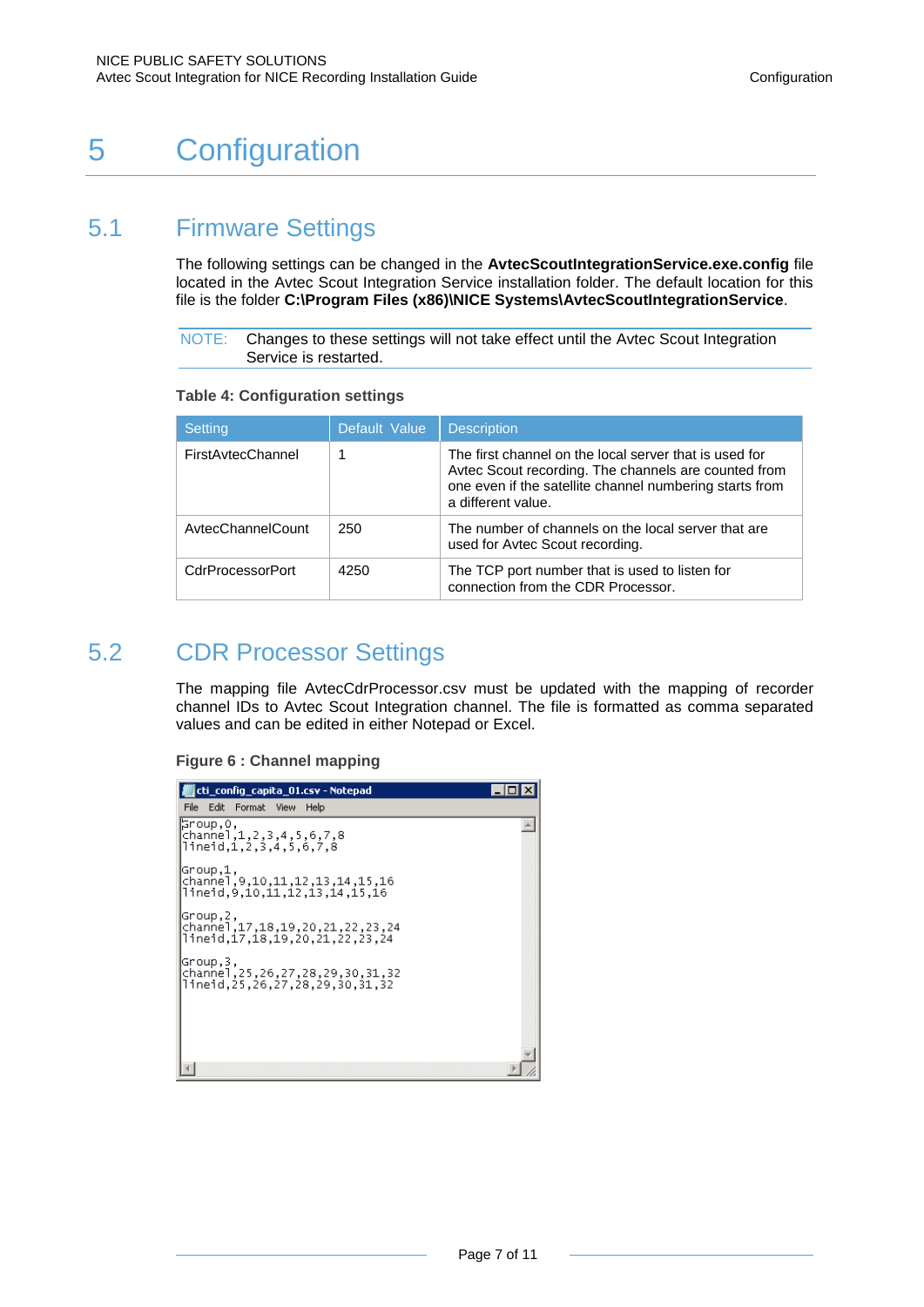## 5.3 Configuring Database Fields

<span id="page-11-0"></span>The additional call information fields provided by the Avtec Scout Integration for NICE Recording are shown in [Table 5.](#page-11-1)

| <b>Field</b>               | <b>Description</b>                                                                                      |
|----------------------------|---------------------------------------------------------------------------------------------------------|
| <b>Endpoint Name</b>       | Name of an audio endpoint such as a radio base station or a<br>telephone line.                          |
| User Login Name            | Login Name of the User who has logged on to the Console.                                                |
| Console ID Source ID1      | IP address of the Scout console.                                                                        |
| Console ID Source ID2      |                                                                                                         |
| Audio Direction            | Direction of the Audio whether inbound or outbound.                                                     |
| <b>Endpoint State</b>      | The state in which the endpoint is placed, on the console by the<br>Dispatcher (Select, Unselect, Mute) |
| Frequency                  | Frequency on which transmission takes place                                                             |
| Talkgroup                  | Talkgroup of the Radio                                                                                  |
| ANI                        | ANI of the Caller                                                                                       |
| Call Type                  | Type of the call. Whether it is a Unit call or a group call.                                            |
| Dialed Number              | The Dialed Number from the Dialer, when an outbound call is made.                                       |
| <b>NAC</b>                 | P25 Network Access Code of the endpoint(Radios)                                                         |
| Emergency                  | Emergency state of the endpoint.                                                                        |
| <b>Call Priority</b>       | Emergency state of the call.                                                                            |
| <b>Talkers List</b>        | Identifies the consoles that are transmitting audio toward the endpoint.                                |
| Listeners List             | Identifies the endpoints that are receiving audio from the console.                                     |
| Entity ID                  | ID of the entity                                                                                        |
| Call State                 | Identifies the state of a call.                                                                         |
| <b>RX Encryption State</b> | Indicates that the audio received from the field is encrypted.                                          |
| <b>TX Encryption State</b> | Indicates that the endpoint is encrypting audio transmitted to the field.                               |
| <b>Key State</b>           | Indicates that a console is keying the radio.                                                           |

<span id="page-11-1"></span>**Table 5: Additional call information fields**

To select which call data fields are shown in call search results:

1. Click the *<recorded calls> <column selection>* tabs. The **Edit current view** screen is presented: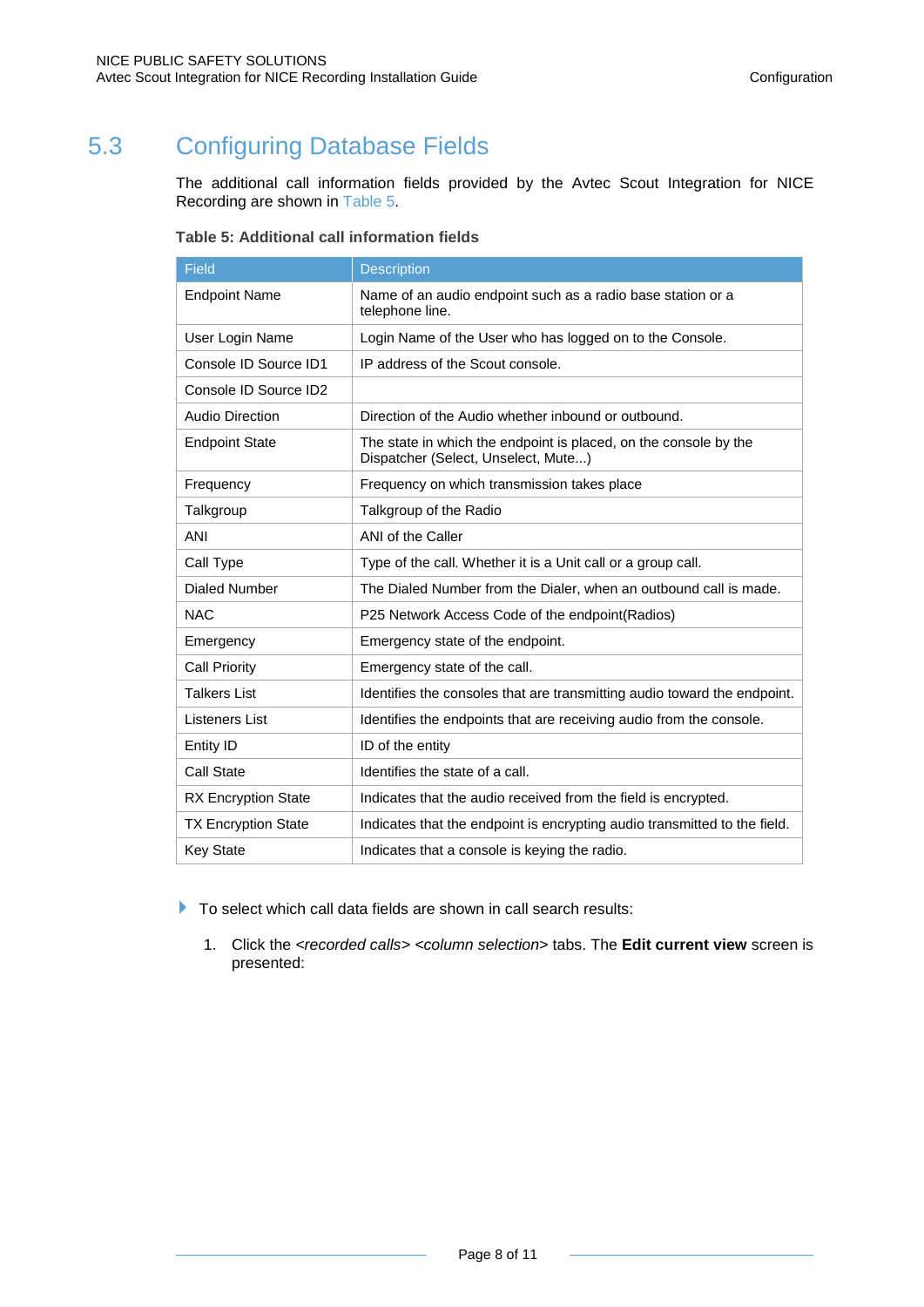#### <span id="page-12-0"></span>**Figure 7 : Edit current view**

| <b>Available columns</b>        |            |  |  | <b>Currently selected columns</b> |              |
|---------------------------------|------------|--|--|-----------------------------------|--------------|
| Archive date                    |            |  |  | Call ID                           |              |
| Archive Incations               |            |  |  | User handle                       |              |
| Archive media                   |            |  |  | Channel                           |              |
| Retention                       |            |  |  | Start date                        |              |
| Initial retention source        |            |  |  | <b>Duration</b>                   |              |
| Called party name               |            |  |  | CLI Data                          |              |
| Calling party name              |            |  |  | Direction                         |              |
| Call type                       |            |  |  | Phone number                      |              |
| Censure list reason             |            |  |  | CTI Calling Party                 |              |
| Censure list reason ID          |            |  |  | CTI Called Party                  |              |
| Channel ID                      |            |  |  | Mark color                        |              |
| Channel name                    |            |  |  | Status                            |              |
| Channel group name              |            |  |  | Remarks                           |              |
| Channel organization name       |            |  |  |                                   |              |
| Compression                     |            |  |  |                                   |              |
| Delete date                     |            |  |  |                                   |              |
| End date                        |            |  |  |                                   |              |
| Index                           |            |  |  |                                   |              |
| Location                        |            |  |  |                                   |              |
| Mark                            |            |  |  |                                   |              |
| Mark name                       |            |  |  |                                   |              |
| CTI Call ID                     |            |  |  |                                   |              |
| ID of the recorder the call was |            |  |  |                                   |              |
| made on                         |            |  |  |                                   |              |
|                                 |            |  |  |                                   |              |
| Records per page                | 25 calls   |  |  | Auto refresh interval             | Auto refresi |
| Sort calls by                   | Start date |  |  |                                   | Descending   |
|                                 |            |  |  |                                   |              |
|                                 |            |  |  |                                   |              |

- 2. Add a field to the **Currently selected columns** list by double-clicking it in the **Available columns list** or by single-clicking it and clicking the **Right arrow** button.
- 3. Remove a field from the **Currently selected columns** by double-clicking it or singleclicking it and clicking the **Left arrow** button.
- 4. Move the fields in the **Currently selected columns** list by clicking the **Up arrow** and **Down arrow** buttons.
- 5. Click the **Save a snapshot** button to save the field selection.
- 6. Type the following data in the **Edit current view** screen:
	- Store view as  $-$  the view name for the column selection.
	- Share this view check this box to make the view available to other users.
- 7. Click the **OK** button. The new view is added to the **Load a view** pane.
- 8. Click the **Apply view** button to switch to the *<calls listing>* tab. The list shows the columns you selected in your view.

NOTE: You can select a views as the default view for the calls listing in the <**my account**> <**my settings**> tab.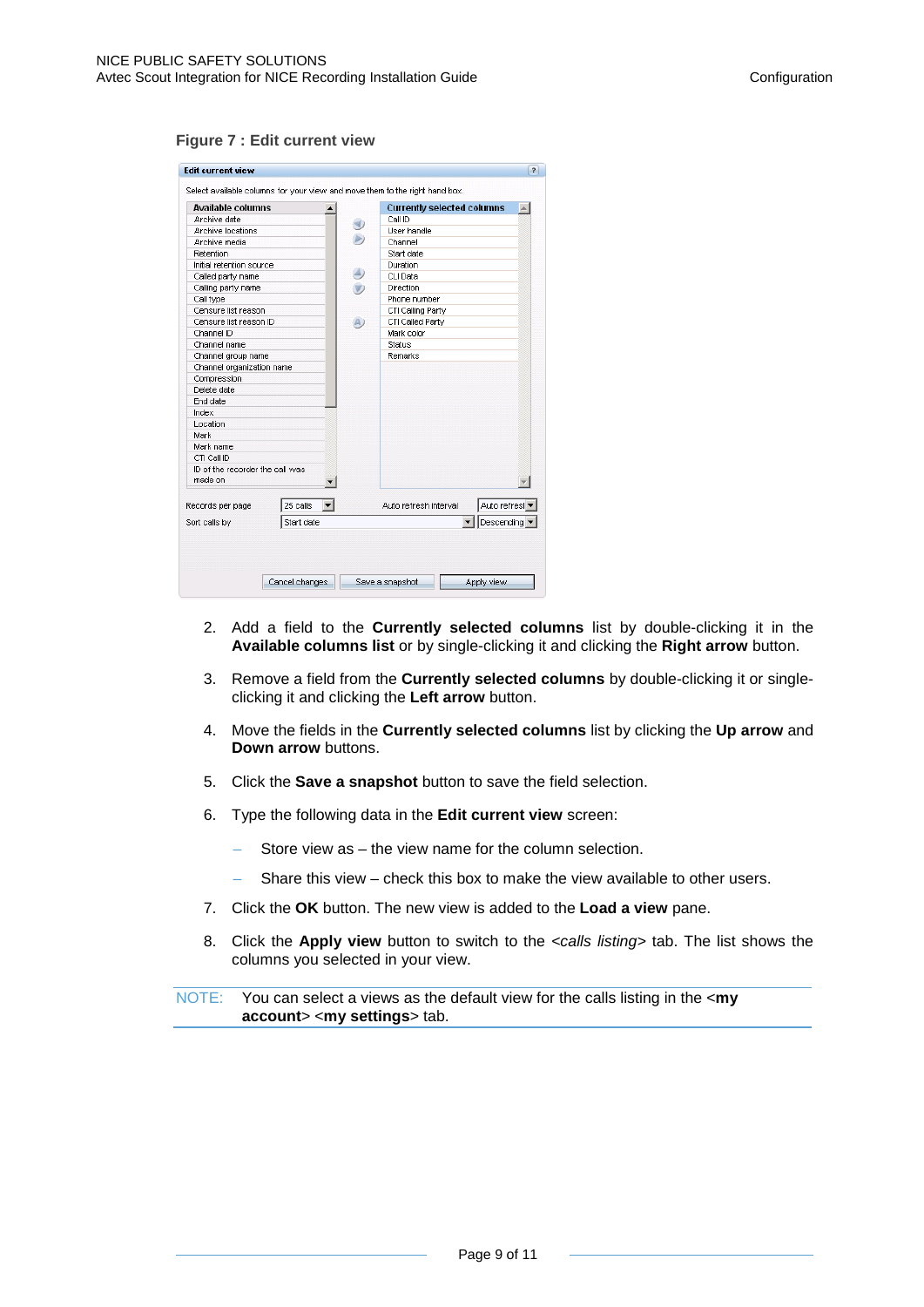## <span id="page-13-0"></span>6 Troubleshooting

### <span id="page-13-1"></span>6.1 No call recordings

- 6.1.1 Symptoms
	- Channels do not go red on the NICE Recording Monitor tool when Avtec Scout calls take place.

#### 6.1.2 Possible Causes

- The Avtec Scout device is not configured to send audio to the correct IP address and port number.
- Network connection is down.
- <span id="page-13-2"></span>**Firewall settings are blocking the audio data.**

### 6.2 No CDR records inserted

#### 6.2.1 Symptoms

 Call recordings can be played back from the VOX record but no matching CDR records with Avtec call information are created.

#### 6.2.2 Possible Causes

- The Avtec Scout device is not configured to call metadata to the correct IP address and port number.
- **Network connection is down.**
- **Firewall settings are blocking the metadata.**
- **The Avtec Scout Integration Service or CDR Processor service is not running.**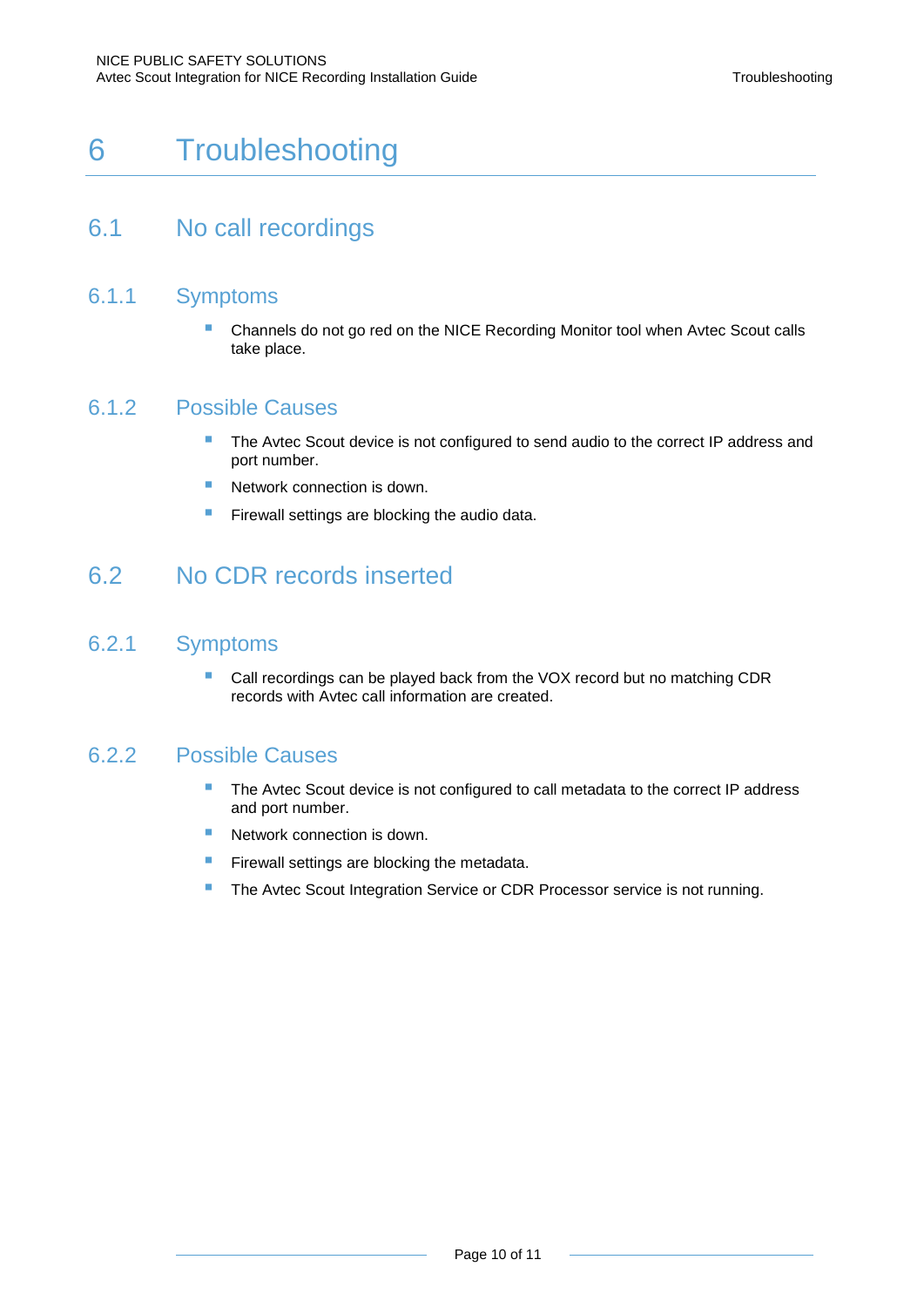## 7 Uninstallation

<span id="page-14-0"></span>The Avtec Scout Integration for NICE Recording software can be removed using the **Programs and Features** option found in the Windows **Control Panel**.

<span id="page-14-1"></span>**Figure 8: Programs and Features**

| <b>Programs and Features</b>                                                           |                                                                                                                               |  |  |  |  |
|----------------------------------------------------------------------------------------|-------------------------------------------------------------------------------------------------------------------------------|--|--|--|--|
| ▼ Control Panel ▼ Programs ▼ Programs and Features                                     |                                                                                                                               |  |  |  |  |
| <b>Control Panel Home</b><br>View installed updates<br>Turn Windows features on or off | Uninstall or change a program<br>To uninstall a program, select it from the list and then click Uninstall, Change, or Repair. |  |  |  |  |
|                                                                                        | Organize $\blacktriangledown$<br>Name $\triangleq$<br><b>WE NICE Avtec Scout Integration R1.0</b>                             |  |  |  |  |

- To remove the Avtec Scout Integration for NICE Recording software:
	- 1. Highlight NICE Avtec Scout Integration in **Programs and Features**.
	- 2. Click the **Uninstall** button.
	- 3. Follow the on screen instruction to complete the software removal.